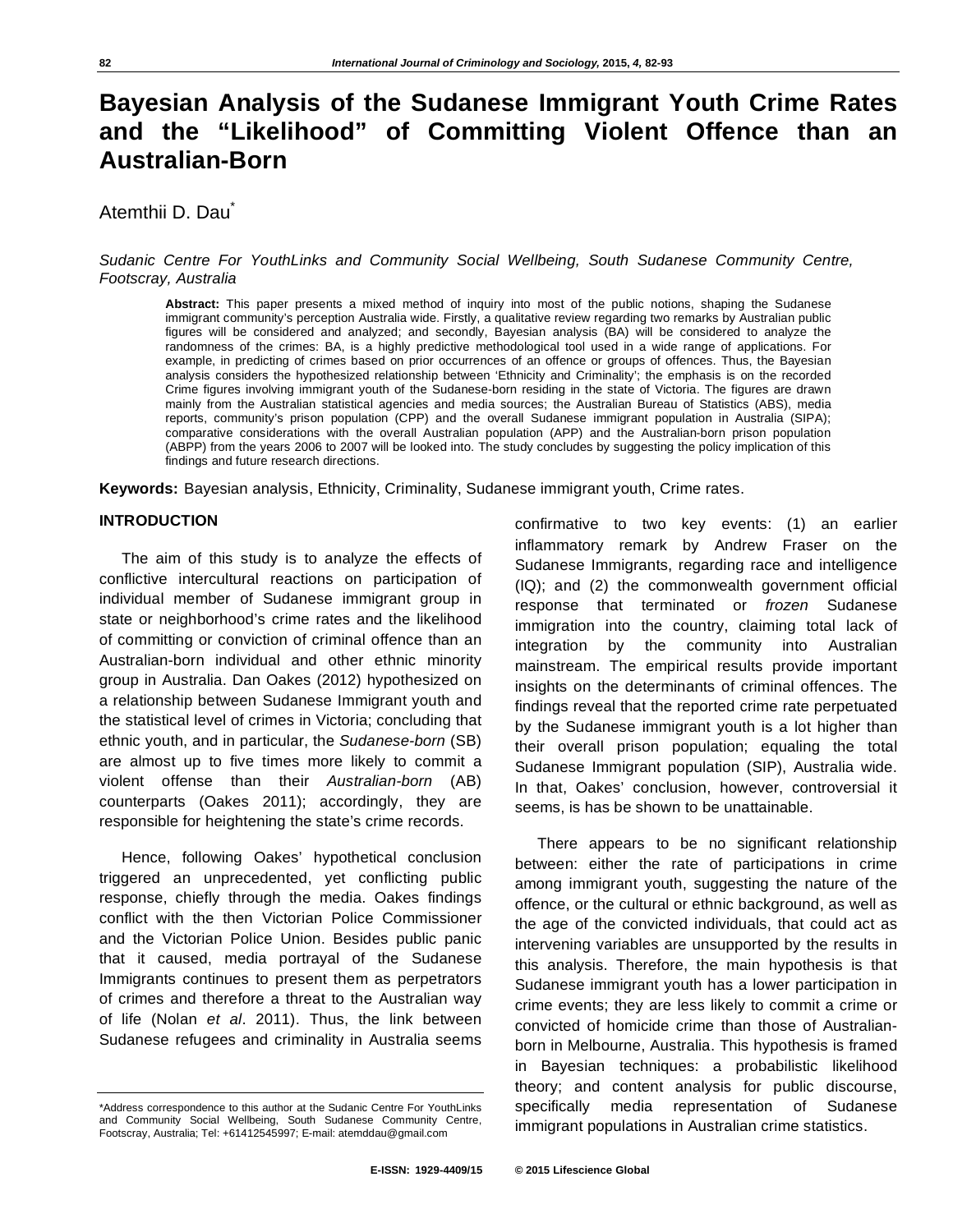Theoretically, the link between individual committing a crime (criminality) and his or he ethnic (race) or cultural background is ambiguous. For instance, Andrew Fraser (2005), put forth the notion of "race" and criminality", which is rooted in the concept of *"Race-Policy"* fallacy. The idea is that individuals of the new arriving 'black' Africans-race to Australia, and in particular a Sudanese immigrant persons, are characterized as nothing less than a population of criminal *'gangs'*, and negative perception such as violence, theft and assault attached to them; and thus, they are perceived to have substantial contribution in states' or neighborhoods' crime rates. This results in an imprisonment (punishment), or likelihood of committing an offence being negatively associated with an individual's appearance in this group. In this scenario, not only are imprisonments not a race-ethnicity, but also encouraging individuals to commit more crimes, insofar as they are labeled as *'criminals'* or 'gangs'. Certainly, it is not a case for this group, although, in some instances, punishment (imprisonment) has been found and perceived to be associated with lower risk of participations in crime (Anwar 2011; Tonry 1994).

# **MEDIA, POLITIC AND RACE-CRIMINALITY**

The first media attention on the Sudanese immigrants in Australia was spearheaded by the then Macquarie university professor of law, Andrew Fraser in the year 2005, as mentioned earlier on; Fraser characterizes the community as nothing less than a population of violent '*gangs', taking* refuge in Australia. Fraser calls for a commonwealth government's total cancelation of the humanitarian visas for the Sudanese refugees immigrating into Australia; thereby linking race or ethnicity with criminality. Although the professor's remarks were publicly condemned for racial slurs and a complete lack of empirical evidence, though he refers to the United States' (U.S) crimes data regarding African—Americans or *'blacks'* prison population and the crimes they commit individually; but believes being *'black'*, implies an individual's lower level of intelligent Quotient (IQ), seeing it as mediating or contributing factor to their participations in states' or neighborhood's crime rates, and also, as the basis for disorderly behavior-or- be prone to crime; disrupting or breaking the well-established socio-legal systems: best practices of law and order by enforcement agencies-orauthorities across administrative states and territories. Thus, the basic feature, which Fraser developed against the Africans, or black Sudanese, hypothesizing the relationship between race and criminality, received its due credibility in a form of response by some public politicians, marking the second phase for the Sudanese media's scrutiny, and what seems to be the confirmation of the Frasers hypothesis. When the then immigration minister, Kevin Andrews announced his Department's 'official' policy position on the Sudanese immigration into Australia terminating the arrival of 'who would-be Australians' by joining their family members (Cooks 2007;DIAC 2009), as part of the sub-Saharan African immigrant communities in Australian community (Nolan *et al.* 2011); Australia—a country, which prides itself as true immigrants nation.

There are legitimate reasons of assuming the agreement between the Andrew and Fraser, for it is not so much an attitude towards immigration itself, but the two's views as to what Sudanese criminal behavior or—*black mentality* that Fraser raises, gauged by the media and implemented by the then Immigration Minister, Kelvin Andrew (Nolan *et al*. 2011). Failure to successfully integrate is true '*un-Australia',* but whether Kelvin Andrew is entirely free from Fraser's contention that, *black* does mean an individual's predisposition to Crimes, irrespective of place. At the face of this *'Racepolicy'* issue, it is fair to say that minister Andrews did not publicly cite *'race'* as warranting his total freeze of the humanitarian applications for the Sudanese refugees. Herein, Andrews remains unapologetic about his stance on African refugees, rejecting accusations he has fuelled violence involving Sudanese migrants and having living difficulties or other social problems integrating to Australian community (Davidson 2011; Nolan *et al*. 2011).

# **The Qualitative Approach Arresting the Immigrants by their Intelligence Quotient (IQ): Andrews and Fraser on Race, Crimes, and Immigration**

A closer look into the minister's excerpts brings him in agreement with that Fraser's contention of black's IQ, as black's behavior. Although, the community has been victimized-by government officials, from the highest levels of the Australian; Kelvin Andrews, like Fraser before him remains unapologetic about his remarks and the damage it has caused the community. For example, a Sudanese-born teenager was attacked by four [white] men in suburb of Melton in Victoria, Australia, just a day after Minister's policy announcement. The Australian-born assailants stole [victim's] wallet, and mobile phone, and then sent racist text messages and phone calls to his brother. Therefore, if we examine Andrews' claim of the immigrant community's total failure in its *'integration'*  process, as warranting his total freeze of all the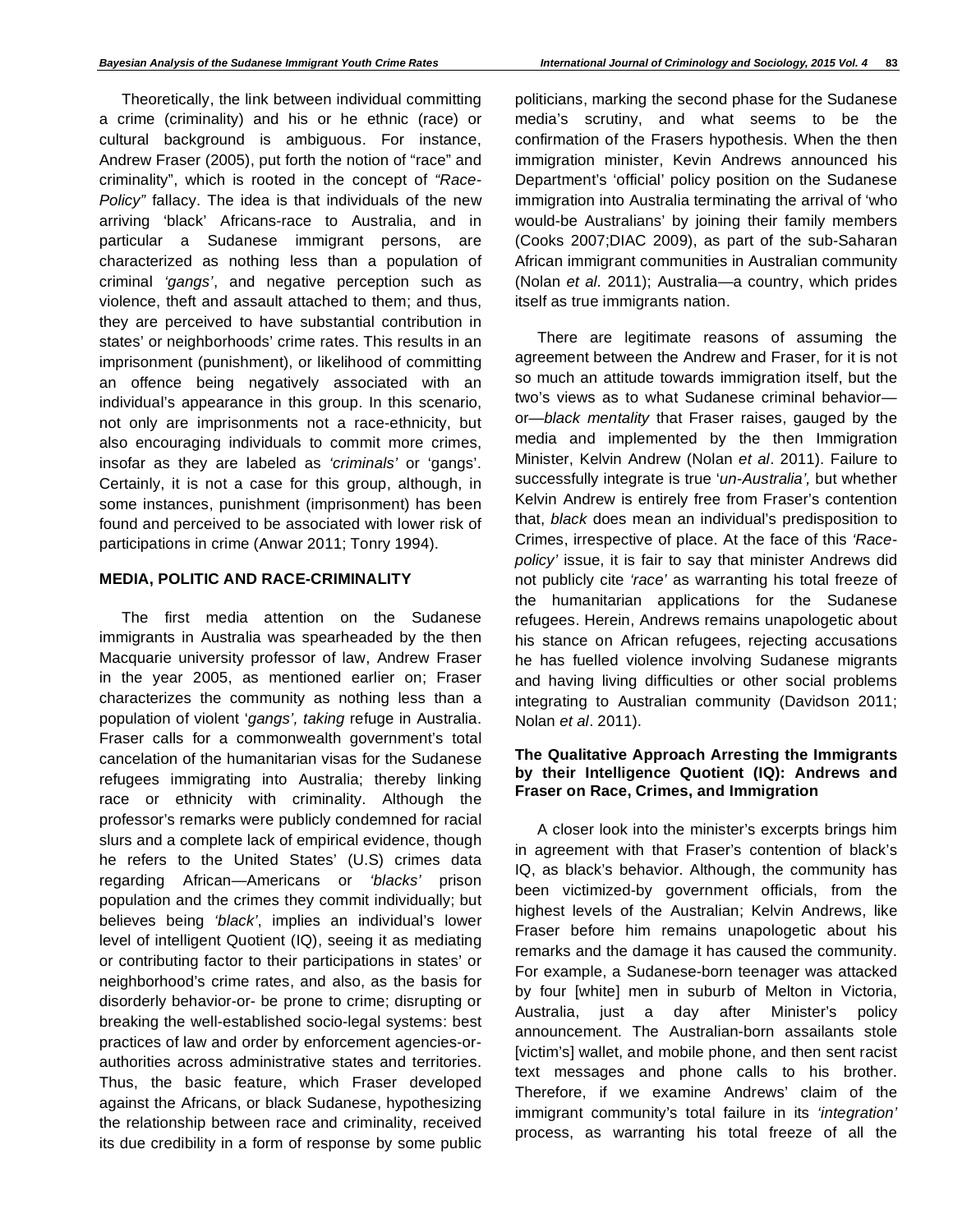humanitarian applications into Australia by the Sudanese refugees. And although, Andrew's departmental response did not also mention '*criminality'*, it does amount to the *uniformity*, Or *universality* of a black population, or—black's behavior, which is Frasers exact position and hence their agreement. In the same way that minister Andrew did not utter the word, *race*; albeit, indirectly and argues his case entirely on different platform—but the same. Fraser was the first, in hypothesizing the relationship between black, and in particular, sub-Saharan Africans and their IQ level, as limited to racial pigmentation. In this sense, however, it seems that Sudanese immigrants—individuals,' or other sub-Saharan African's physical appearance implies a behavior that is punishable by laws or criminalized outright.

It is used in criminological explications, involving criminals' past, or previous offences and the likelihood or the probability of doing the same offences. Myers *et al*. (1990) defines Bayesian probabilistic analysis as, partition of events or the sample Spaces, **S** into *'subsets'*, with the prior occurrences of events not be same or equal. In considering the relationship between Sudanese immigrant youth's crime rates participation and the overall state's crimes record in the state of Victoria. Bayesian analysis does reveal that, the findings on which the Australian public discourse heavily relies on is unsubstantiated. The suggestion, according to Oakes (2012) findings, a Sudanese immigrant youth is up to five times more likely to commits violent crimes than his or her Australian-born counterpart is not based on empirical evidence. Here, *'violent crime'* refers to: homicide, sexual or physical assault or material extortion or robberies. However, as the recorded data shows, and in the words of Sinclair Davidson (2011) that, "criminal behavior is related to opportunity cost and that would be weakly related to ethnicity, if at all, and given the fact that Australia as a liberal society does not concern itself with the ethnic criminals" (Davidson 2011, p.4). But, even-though I agree with Davidsons' main assertion and assessment, Australia does seem have: '*ethnic criminals',* or gangs; base on individuals' ethnic background or native country of birth.

#### **Immigration, Ethnicity, and crime**

Previous researches on issues *of immigration and ethnicity* have raised three conventional contentions. The first contention is that: immigrants often encounter problems of *acculturation* and *assimilation* [integration] At entering and during the process of adjustment to

new host community—Australian community (Agher & Strange 2008). This is based on the belief that an immigrant seems to strike a balance—complex negotiation between two cultures; (1) immigrants' native cultures; and (2) cultures of the receiving community (dominant mainstream group), which later shrinks, becoming a non-dominant and often at verge of or in-fear of extinction: vanishing of ones' own native cultures (Grace and Marta 1995; Mesch *et al.* 2008), only, often in favor of new cultures of the new receiving community. Which gradually, comes as a result of resettlements and integration process, most of which, cultures of the receiving community, considerably, gain its acceptances and become dominant over immigrant ethnic cultures; replacing an immigrants' own cultures. This process is generally termed as the *acculturative* process. Language or communication generalizes this process (Collins 2005; Grace & Marta 1995; Tonry 1994). The second is conflict-laden contention and considers an ethnic group versus another and shows that a number of immigrants from different ethnic minorities may commit crime at "disproportional" rates compared to other groups (Collins 2005; Tonry 1994). This suggests that the immigrant crime participation rates may be either higher or lower, but not both. Furthermore, the final theoretical contention considers the demography of the immigrants as a whole and divides researchers into those who agree and those who do not. The middle, however, is that they both argue that, immigrant groups differ from others (host, or ethnic minorities) on: age and gender composition, socio-economic status, wealth and other social status, which strongly characterizes a higher level of deviance behavior, as indicative of criminality among most socially and economically disadvantaged immigrant communities in their countries, especially, wellestablished or developed nations, like Australia (Gifford *et al*. 2007; Tonry 1994). This suggests that, conflicts between different ethnic immigrant groups and that hosting society, perhaps, may significantly contribute in crimes rates in hosting societies, for example, Australia hosting Sudanese immigrants or refugees, notwithstanding. The conflicts are mainly due to an immigrant economic conditions, which varies from one immigrant to another (immigrant), during his or her acculturative process. This seems, however, that before both Andrew and Fraser public inflammations, which centralized the community as *gangs,* in around Australian's major cities, but there was no reports of property or any valuable material thefts by the young Sudanese immigrants did occur. But, what did occur and presumably as the youth's own response to state's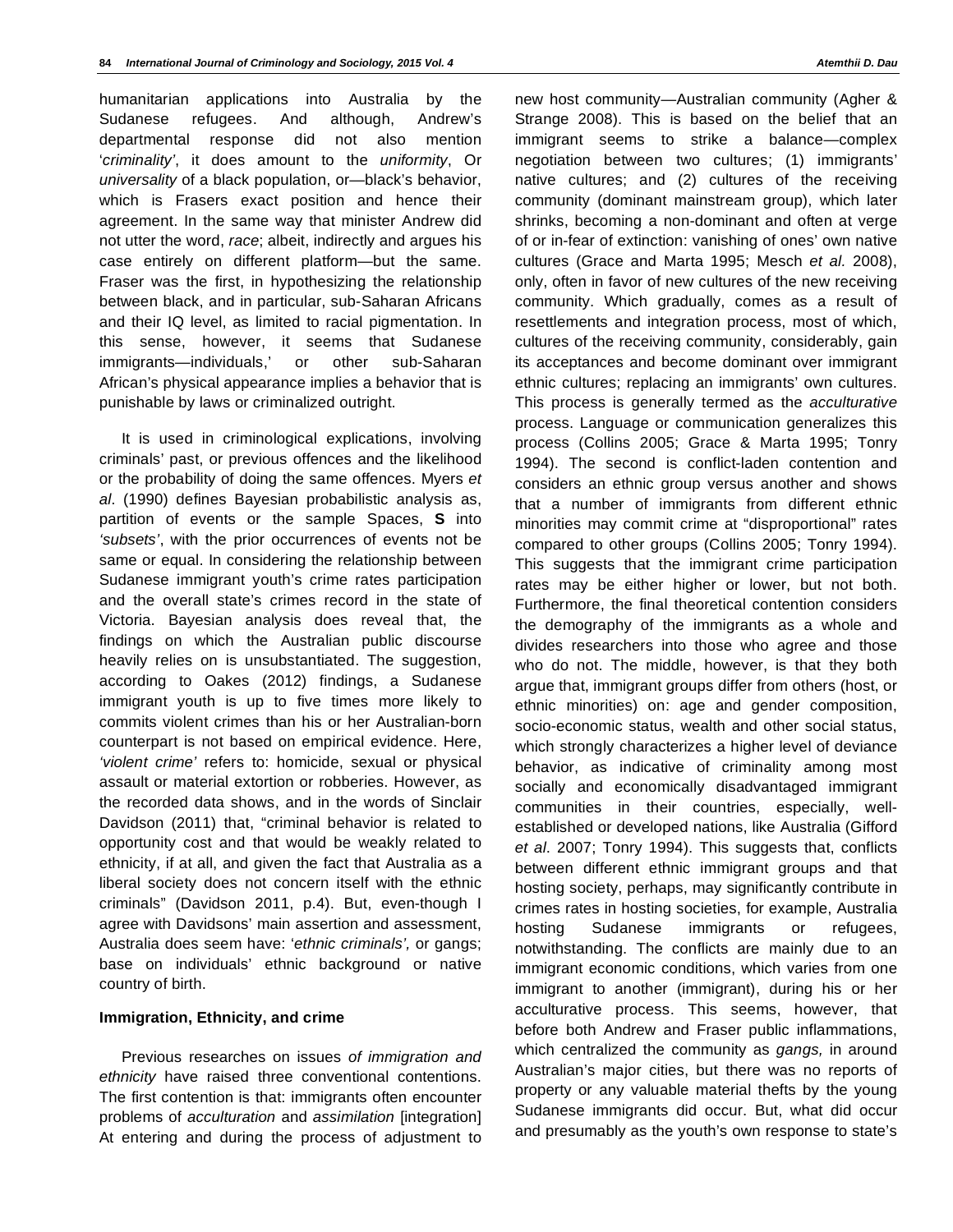police targeting them was when a detective was punched and kicked after confronting about 20 Sudanese young men in the Melbourne suburb of Noble Park, a reputed trouble spot of gangs (Cooks 2007; Theage Newspaper 2007). Thus, we observe that, the stolen material belongs to a Sudanese-born immigrant and not to his Australian-born counterparts; hence, the Noble Park youth were by no means a *'gangsters'*. This suggests that in the above two incidences—both economic, or '*gangster-ism'—*that is; it is the *Sudanese-born* persons rather than their counterparts: *the constable deductive-or-the Melton assailants,* which belongs to the assault victim and the Australian-born, clearly, the *'assailants'* and against the member of immigrant ethnic groups, the Sudanese immigrant community.

However, given the contingencies regarding the crimes, it does appear that although the economic differences might shape the social behavior of immigrants' settlement and their interaction with the wider host society, or facing the host nation's criminal system; other theories disagree with the economic conditions of an immigrant as responsible entirely for the behavior.

Instead, Tonry (1994) these behavioral theorists contend that immigrants may psychologically be predisposed to some confronting positions—such as the youth's encounter with the deductive; and as such, immigrants do face psychological conditions, however, varied it may be. The *'variety'*, here, might itself mean behavior; and it is what determines what a host society might view as amounting to criminal behavior itself. However, behavior does not necessarily mean *'criminal'*. As, Tonry (1994) observes, behavioral differences, for example, between different ethnic immigrant groups; and within a single host society community, do not reflect much on the "arrests and imprisonment disparities". Tonry believes that, behavior is a result of social conditions, including; the inherited poverty, socio-economic status, or lack of economic opportunities that are encountered by immigrants, for example: the Sudanese immigrants at entering into Australia. Therefore, it's the social or the acculturative process of adapting into a host society, rather than race: skin color, as Fraser contends— and possibly Oakes' position that, would lead immigrant groups to commit more criminals than their native-born counterparts, insofar as those, arrests and imprisonments are primarily due to their behaving different, rather than being correctly charged for due offences*.* The arrests and imprisonment, if at all recorded against a Sudanese Immigrant, is regarded as a data and will be considered in that form rather than in their own right. As this, the above theoretical position revealed that, Frasers' contention to be perceived, as faintest argument and the most racially predisposed argument against or in relations to Sudanese immigrant populations in Australia. Hence, it appears that, Oakes' conclusion about Sudanese immigrant youth and crime rates, relies and is anchored on two contradictory positions, on the one hand, and their skin-color, cultural and ethno-racial backgrounds, as measure variables or valuable indicator to determine their participation or involvements in criminal activities, such as: violent crimes and other types of physical aggression, on the other.

It therefore, lacks the predictive powers that empirical data should have, in order to examine the basic features of the study variables and how they are related to the dependent variables. In that, Oakes rely on another ambiguous consideration: the Sudanese*born (SB)* individual, which is not the same, as the *Sudanese-descent* (Sudanese-by-ancestry) person in the community. Ethiopians, Somalis, and Eritreans, who have first, took residence in the country, Sudan, as refugees do, in fact have the Sudanese-born of their own, in their respective communities. According to Australian Bureau of Statistics (ABS), Sudanese immigrant populations in Australia, is categorized into two group:(1) firstly, is the *Sudanese-by-birth* (SB); and (2) secondly, is the *Sudanese-by descent* (SD); while, the two sub-Sudanese immigrant populations does not makes up, the overall Sudanese immigrant population in Australia (SIPPA). It does also; suggest that, the *Sudanese-born (SB)*, which Oakes considers cannot be a true representative of the criminal records of the Sudanese Immigrant Community or of its youth. This therefore, is being a standardization of the total Sudanese immigrants populations in Australia (SIPPA). The Sudanese-by-birth (SB) and the Sudanese-by ancestry (*descent*) (SD), are distinct from the each other; hence Oakes' conclusion is shown to be an ambiguous position and therefore, unattainable.

#### **SUDANESE IMMIGRANTS IN AUSTRALIA**

Sudanese immigration into Australia began in the earlier 90s and dwindles in the mid-2000s. As of 2006 census, there were 19,369 Sudanese-born in Australia, compared to 4,910 in 2001 (ABS 2005), making up 0.01% of the [Australian] population. This means that, in a random population of a thousand people, one is a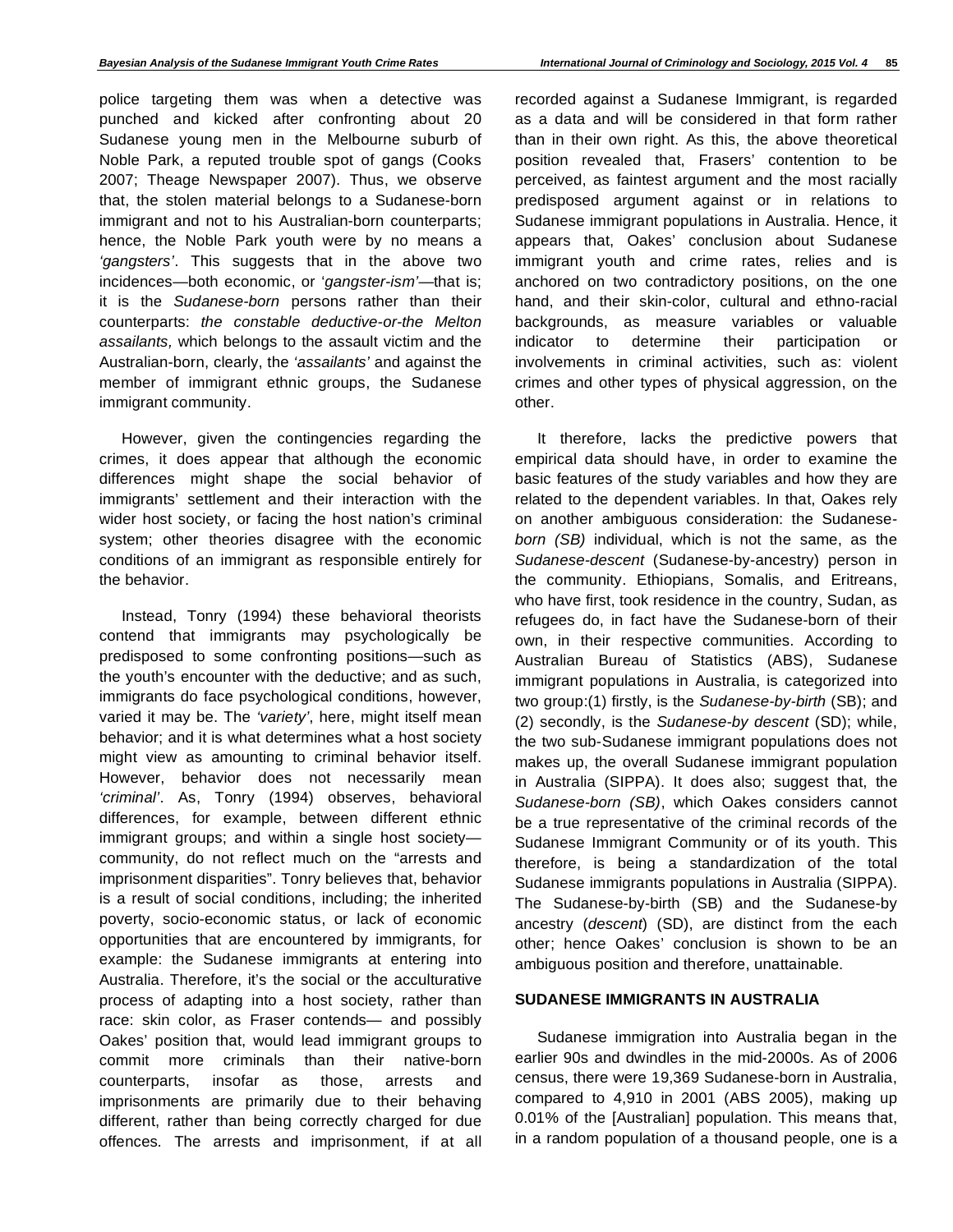Sudanese. The population is of two groups: the Sudanese-by-birth and Sudanese-by-ancestry, which makes total population of the Sudanese immigrant in Australia; however, there is a significances difference between Sudanese-by-birth and Sudanese-byancestry. Such key differences remain, somewhat blurred to Australian statistical agencies, when reporting crimes, in one sense, and in particular in Melbourne, where once again, 'they' make-up to, 6,085 of the Victorians' population (ABS 2011).

However, it remains unclear as to whether the African-Victorians or Australians' population is either predominantly: a Sudanese-by-ancestr*y* or *a*  Sudanese-by-birth. But, it is plausible to assume that the Sudanese immigrant population in Australia, concerning either of the two, is composed of the Sudanese-by-birth and the Sudanese-by-ancestry. Of the two, however, the *Sudanese-by-ancestry* makes up **17,186** of Sudanese migrants in Australia (Australian Bureau of Statistic 2006) 1, whereas the *Sudaneseborn* persons recorded in the 2006 Australian census had arrived very recently, making a total of **19,369** Sudanese persons among Australian residents (ABS 2010), most of which, 77% of this population arrived to Australia between 2000 and 2006 (ABS 2006; DIAC 2009). And from, 2002 to 2007, the intakes of refugees from Sudan peaked, increasing by 28% per year; eventhough the community remains one of the ethnic minority groups in comparison to the Australian overall population.

# **But, if all Crimes are Crimes: How much is Ethnical?**

In much broader contexts, literature and theories of Immigration do also consider, *immigration, Ethnicity* and *Crime*, as significant factors shaping an immigrant re-settlement into the new hosting society (Krieger *et al.* 2005; Thomas 2011). Therefore, Fraser and Oakes claims will be examined in lights of the existing theories linking, ethnicity and crimes in Australian context (Thomas 2011); and the focus, is on the links between *Sudanese immigrants* and *crime rates* in the state of Victoria, Australia.

If, according to various claims, the Sudanese immigrant youth are, approximately, about five (5) times more likely to commit and to be persecuted for a homicide than the *Australian-born* (AB) individuals; and given the *'ethnical'*, or perhaps, *'natural*-or*-cultural differences'*, with the predominately white and crimefree Australian. As Fraser contends, the Sudanese

Immigrant youth are also up to eight (8) times more likely to *violently* and *naturally* assault their victims than the Australian-born; and are three (3) times more likely to *sexually* assault and more than three times to be convicted for material *'extortion or robbery*' than the Australian-born (AB) individuals (Cooks 2007; Fraser 2005; Oakes 2012). If such a statistical data were correct, it should have revealed the Sudanese Immigrants as the biggest criminal network throughout Australia and could possibly be found in Australian prisons, serving their respective: homicides, violent or sexual assaults, and robberies or extortions jail terms. And if Fraser is correct on his race and lower levels of intelligence (IQ) entailing criminality as per nature of *blacks*, the entire SIPPA could possibly be serving its jail terms or has just been out. The latter, however, represents *'certainty'* and not the *'likelihood'* that this paper concerns itself with.

However, theoretical and previous studies on immigration and crimes, have found no significant relationship between ethnicity and crimes, or delinquency. For example, Xi Chen and Hua Zhong (2013) believe that classical theories on immigration or crime studies have always focused on *culture* and contend that immigrant youth are less delinquent than native-born adolescents (Montgomery & Foldspang 2008). This suggests that, empirical studies on immigration, ethnicity, and crime do conclude that, there is no sufficient evidence; that is to say, there isn't an established relationship or the correlation between the population level of ethnic immigrants and the crimes that, they perpetuate. In brief, the higher the number of ethnic immigrant in a country, does not necessarily lead to higher crimes rates (O'Sullivain & Olliff 2006; Tran 2005; Lee & Martinez 2001).

## **Sudanese Prison population in Australia (SIPPA)**

Oakes, who may be regarded, as the key contender for his supplies of the statistical, or the probabilistic likelihood of the Sudanese immigrant youth; supplanting both Fraser the minister's, maintains that as, of the 2010. The total prison in-mates countrywide stood at *29, 300* convicted individuals. Of this, 77 prisoners were of Sudanese- born (SB), convicted of homicide or related offences; and 1,682 Australianborn individuals convicted of the same offences (Oakes 2012). Oakes clearly stated that Sudanese-born immigrant youth in Victoria, particularly in Melbourne, are responsible for heightening the rates of the states' crimes, and concludes that the Sudanese immigrant youth, are almost up-to five times more likely to commit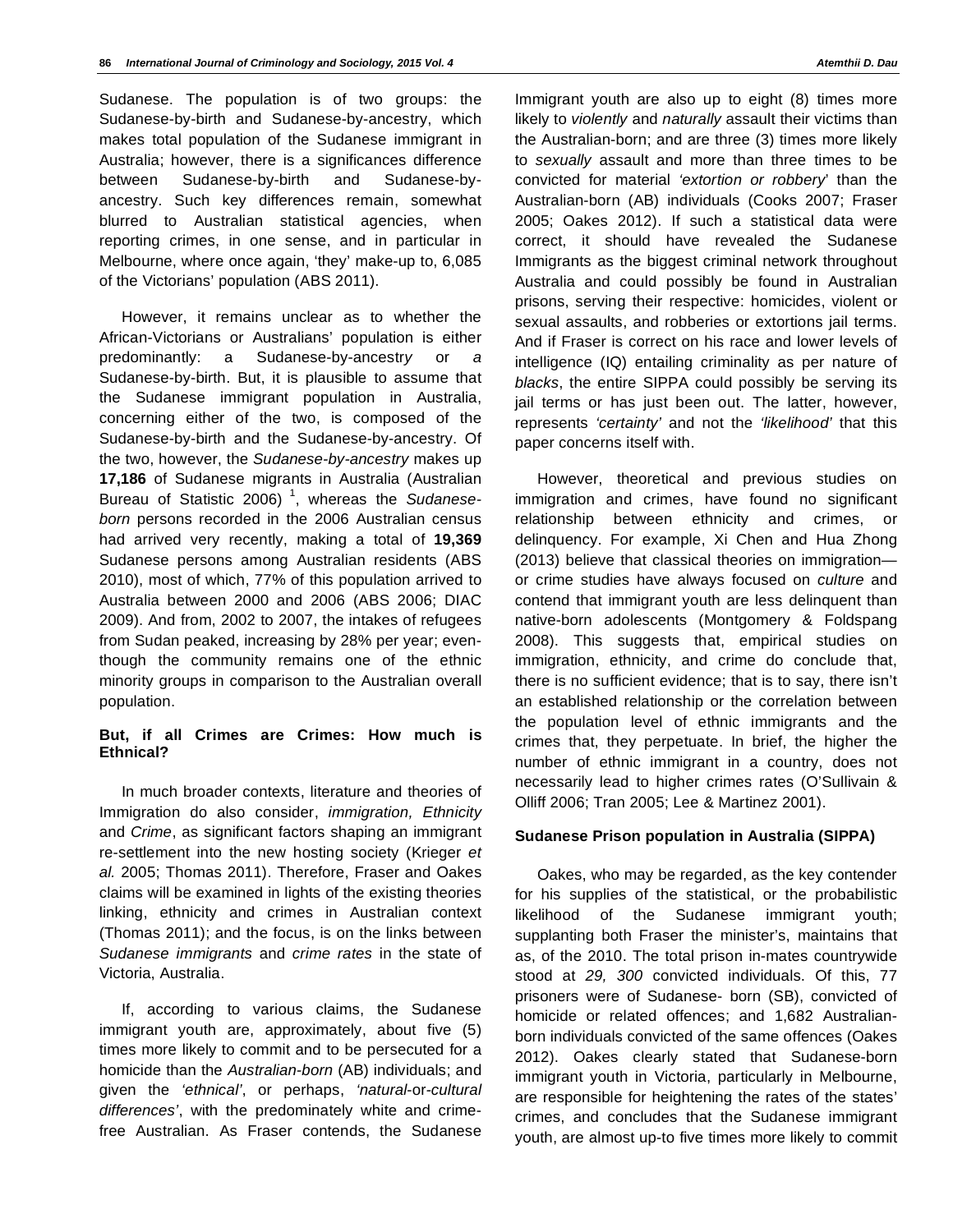a violent offence than their Australian-born counterpart, presumably, of the same age group or the cohorts (Oakes 2012). However, the two contrasting positions, remarkably, stand out to Oakes contentions. The first regard is, the Victorian police crime figures, and in particular the institution's former commissioner, Christine Nixon's view(s), which puts her at odds with the institutions own union, regarding, the involvements of the Sudanese immigrant youth in violent crimes or other criminal offences and their contribution to the states' or neighborhoods' crime rates. The then, Victorian Police commissioner, Christine Nixon in her interview with 3WA radio, had this to say: "when you look at the data that I've looked at, it does seem to me that there is a higher proportion" (Cooks 2011; Heraldsun Newspaper 2010).

On the other hand, Davidson (2011), in an editorial article over the participations of immigrant persons in state crimes, referred to the following title: '*Who is Foreign Criminals?'* disagrees with Oakes' conclusion. For Davidson, Oakes has not presented empirical evidence to support the claims that, the Sudanese immigrant youth, are almost up-to five times more likely to commit or to be convicted of violent crimes including homicide events than their Australian-born counterparts, presumably, of the same age group. In Davidsons' view:

> *The crime rates per 100,000 of population relative to the crime rate for Australianborn non-indigenous per 100,000 looks very high for some groups – but there is a perception bias in reporting the stats like that. It is not reasonable to believe that any foreign born group would have no individuals in prison for any crime and the smaller that group the higher the population weight is going to be everything else being equal* (Davidson 2011,p.2).

# **BAYESIAN MODEL AND ANALYSIS**

In what will thus follow, I proceed to firstly, present the intended Bayesian analysis; and secondly the discussion(s) that, is based on the ABS data periods from 2006 to 2007; and 2010 to 2012 and, those supplied by Oakes, in his 2007-2012 reports on Victorians crime rates, titled as: *African youth Crime Concern (2012); Fear of cronulla –like unlike as refugee lawlessness grows in Melbourne (2012)*  reportages. However, as I made it clear in both, the title and discussion herein, that my main focus, is on the Sudanese immigrant youth in victoria—Melbourne. I maintain that neither Oakes' nor the ABS figures warrant the assertion, which heightens the Australians public discourse and the beginning of racial assaults, racist-behavior on, and negative perceptions of Sudanese Immigrant groups; apparently in the media discourse: relying on figures in Oakes' reports, the ABS figures and Sudanese Immigrant youth's total prison population. In the latter case, however, Oakes maintains, as of 2009 Australian prison population**,**  which stood at *29, 300* prisoners convicted of similar offences: this include, the Sudanese-born (*77 out of 29,300* prisoners), and Australian born (*1,682 out of 29,300* prisoners). This, however, is disputable, Sudanese immigrant community is constitutive of two different groups: *the Sudanese-by-birth and Sudaneseby-ancestry,* according to ABS (2006). The community is distinctively, *Sudanese-by-ancestry*. Sudan, as country, previously, hosted refugees from Ethiopia, Eritrea, and the Somalia, before settling into Australia; and whose young members of the respective communities are classified, as Sudanese-born; and hence, the differences. But, if Sudanese-by-ancestry immigrant group participates in state, or neighborhoods' crime ad convicted of that crime: do they commit more crimes than that of Australian-born individuals or other ethnic minority group? Not really. Thus, we wanted to determine the probability that whether Sudanese-born individuals commit less or more crimes than their Australian-born individuals or of other ethnic minority groups in Victoria and Australia as a whole, supposedly, that the new piece of information is true.

For the purpose of this study, one reason as to why this study relies on Bayesian techniques is, it support for epistemic imports based on empirical evidence and probabilistic nature, following Ted Honderich (1995), works. Honderich believes that, past evidence, where further conclusions have to be drawn, merely remains as hypothesis; they are subject to further interpretations or investigations. And in other words, therefore, Oakes' conclusion has not. Thus, it lacks empirical evidence to rely on. I therefore take the press-on figures and Oakes' conclusion as hypothesis for this study; which I contend to do so through the Bayesian method for data analysis. I present a derivativation of the Bayesian analysis following; Bayes' rules, a manipulation of a conditional probability. A probability that one proposition is true Provided that, another proposition is true. For example, joint probability of two events, **A** and **B**, can be expressed as: (see formula 1 & 2):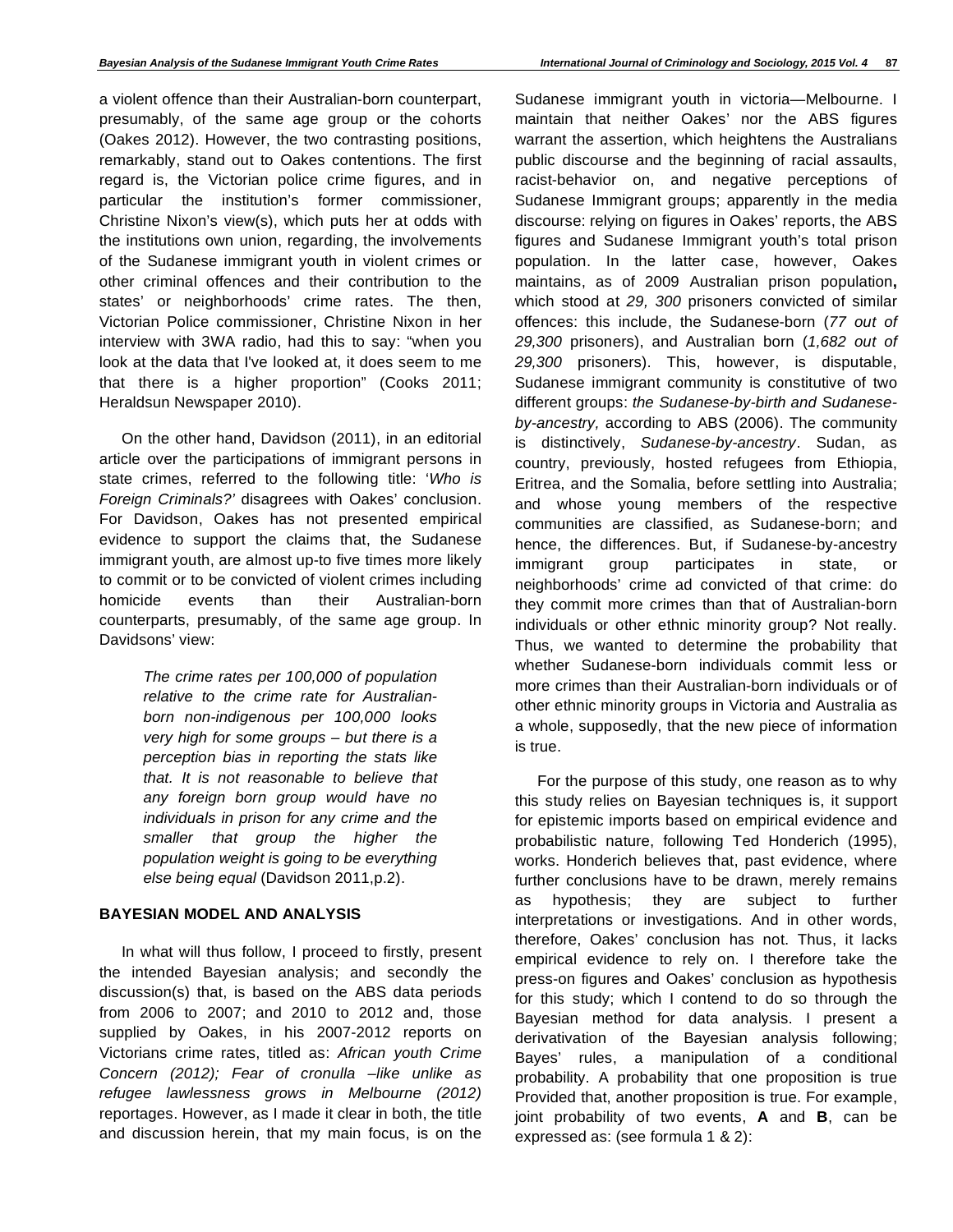$$
P(AB) = P(A|B) P(B)
$$
 (1)

$$
= P(B|A) P(A) \tag{2}
$$

In Bayesian probability, one of these 'events', is the hypothesis, *H*, and the other is data, *D*; and we wanted to test the relative truth of the hypothesis, given the data. We do this through the relations, in accordance with Bayes' rule, can be expressed as: (*see formula 3*):

$$
P(H|D) = \frac{P(D|H)P(H)}{P(D)}
$$
\n(3)

In this formula, P(*H*|*D*), represents the *likelihood*  function, to assess the probability that the individual of Sudanese-born commit or is convicted of homicide crime or other relevant offences observed data arising from hypothesis. It expresses one's knowledge of how the likelihood of the Sudanese-born individuals committing a crime, or to be convicted of a crime would be; after taking into account the new piece of information, given that the hypothesis is true, is termed as, the *posterior probability*. For any proposition *S***,** P(*S*) will be used to represent *"subjective probability",* or our degree of beliefs. In particular, P(*H*) represents the estimate of the probability that Sudanese-born individuals committed a crime or to be convicted of, before taking-in new piece of evidence into account, is the *prior probability*; this is subjective aspect of the Bayesian probability theory. The term P(*D*), is obtained by summing or by multiplying P(*D*|*H*) by P(*H*), then divided by the value of *H*. This P(*D*) value, play roles of an ignorable, normalizing constant. For instance, there were 29,300 prisoners convicted of similar homicide offences in Australian-born. Of this, 77 out of 29,300 prisoners were of Sudanese-born backgrounds; 1,682 out of 29,300 prisoners were Australian-born individuals; and 27,541 out of 29,300 prisoners were of other ethnic minority groups in Australian community.

I should therefore, assume that the probability that Sudanese-born individual is convicted of homicide crime, is and it can be expressed as:

#### **Sudanese-***Born Individuals*

- $P(H_1) = P(Sudanese-born individual is converted of$ homicide crime)
	- = 77/29,300
	- = *0.0026*

# *Australian-Born Individuals*

 $P(H_2) = P(A$ ustralian-born individual is convicted of homicide offence)

$$
= 1,682/29,300
$$

= *0.0574*

# *Other Ethnic Minority Groups*

 $P(H_3) = P$  (an individual of other ethnic minority group is convicted of similar offences)

$$
= 27,541/29,300
$$

= *0.9400* 

If *T,* is the event that individuals convicted of homicide is of a Sudanese-born, or an Australian-born, or from-other ethnic group, then, it would be:

$$
T = H_1 \cup H_2 \cup H_3
$$

And since these categories are mutually exclusive, the additive rule of probability may be applied:

$$
P(T) = P(H_1 \cup H_2 \cup H_3)
$$
  
=  $P(E_1) + P(H_2) + P(H_3)$   
= 0.0026 + 0.0574 + 0.9400  
= 1.0000

When probabilities of mutually '*exclusive events'* sum to 1, implies that the events are considered to be exhaustive*.* And thus, every individual in a prison survey populations fall into one of the three ethnic groups.

But now, suppose we tell you that the Australians' population aggregates, is 19,855,288 persons. Let *D*, represents the probability that an individual is convicted, given that he or she committed a crime, including homicide and other criminal offences, is and can be expressed as:

P (*D*) = 29,300 (prisons' populations)/ 19,855, 288 (Australian populations)

 $= 0.0015$ 

Therefore;

 $P(H_1|D)$  = the probability that the Sudanese-born individual is convicted, given that he or she committed a crime, is: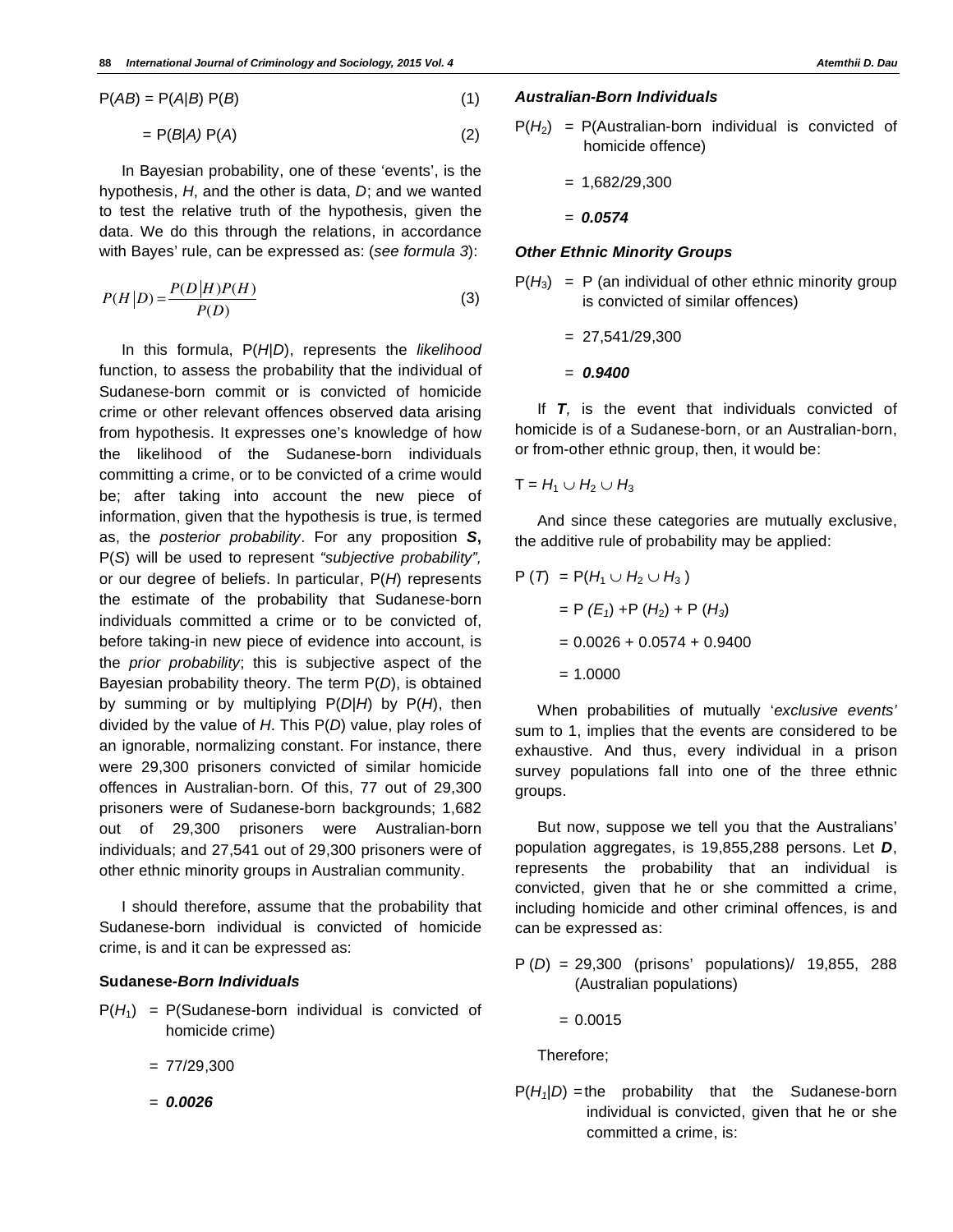|  |  |  |  |  | Table 1: Probability Estimates of Committing a Crime among Ethnic Groups |
|--|--|--|--|--|--------------------------------------------------------------------------|
|--|--|--|--|--|--------------------------------------------------------------------------|

| <b>Events</b>                 | P(H)   | P(DIH)    | P(DIH)P(H) |
|-------------------------------|--------|-----------|------------|
| Sudanese-born $(H_1)$         | 0.0026 | 0.000004  | 0.00000693 |
| Australian-born $(H2)$        | 0.0574 | 0.0000847 | 0.00324119 |
| Other ethnic minority $(H_3)$ | 0.9400 | 0.0014    | 0.87733333 |
| P(D)                          |        |           | 0.0015     |

= 77/19,855,288

 $= 0.000004$ 

- $P(H_2|D)$  = the probability that an Australian-born individual is convicted, given that he or she committed similar offence, is:
	- $= 1,682/19,855,288$
	- $= 0.0000847$

And;

- $P(H_3|D)$  = the probability that the individual of other ethnic minority group is convicted, given that he or she committed similar offences, is:
	- $= 27,541/19,855,288$
	- $= 0.0014$

The probability of having being convicted of a homicide crime is lower (or *0.000004*), among Sudanese-born individuals compared to that of Australian-born individuals and of other ethnic minority group. It is approximately; one-millionth, just, 1 in a million Sudanese-born person participates in a crime compared to that of Australian-born individuals, about: *0.0001*(1 in thousands*)*, and *0.0014* (1 in hundreds) of other ethnic minority groups in Melbourne and Australia as a whole. This concludes that Sudanese-born individuals are 0.000004 times less or more likely to commit a crime, or to be convicted of homicide crime or other criminal offences than their Australian-born counterparts, and of other ethnic minority groups in Melbourne, Australia.

Calculated probabilities are summed to obtained, P(*D*):

$$
P(D) = P(H_1 \cap D) + (H_2 \cap D) + (H_3 \cap D)
$$
  
= P(H<sub>1</sub>) P(D|H<sub>1</sub>) + (H<sub>2</sub>) P(D|H<sub>2</sub>) + P(H<sub>3</sub>) P (D|H<sub>3</sub>)  
= 0.000004 +0.0014 + 0.0000847

= 0.0014887, or *0.0015*

#### **RESULTS**

The demographic characteristics are summarized in Table **1**. The analytical sample includes three ethnic groups  $(H_1; H_2;$  and  $H_3)$  in Australian prisons convicted of similar (same) offences. The probability that individual of Sudanese-born is convicted, given that he or she committed a crime: is 0.00000693, or 0.000693%. This is one—millionth; meaning, only one Sudanese-born in a million (1:1,000,000) is likely to commit or to be convicted of homicide crime in Australia compared to that of Australian-born individuals, about 0.00324119, or 0.324119%; and of other ethnic minority groups, about 0.87733333 or 87.33%, which is about nine times more likely to commits or to be convicted of homicide crime or other criminal offences than their Sudanese-born and Australian-born counterparts.

Therefore, the probability that an individual of Sudanese-born is convicted, given that he or she committed a crime, is *0.00000693***;** check the working out below:

$$
p(H|D) = \frac{p(H_1)p(D|H_1)}{p(H1)p(D|H1) + p(H_2)p(D|H_2) + p(H_3)p(H_3|D)}
$$
  
\n
$$
p(H_1|D) = \frac{(0.000004 \times 0.0026)}{(0.000004 \times 0.0026) + (0.0574 \times 0.0001) + (0.9400 \times 0.001)}
$$

 $= 0.00001$ 

- $P(H_1)$  = the probability that individual of Sudaneseborn is convicted or imprisoned, given that he or she committed a crime
	- = **0.00000693(1:100,000);** *posterior probabilistic,* Likelihood ratio
- $P(D|H_1)$  = the probability that an individual of Sudanese-born is convicted or imprisoned, given that he or she committed a crime
	- = **0.00001(1:100,000);** *posterior probabilistic,* Likelihood ratio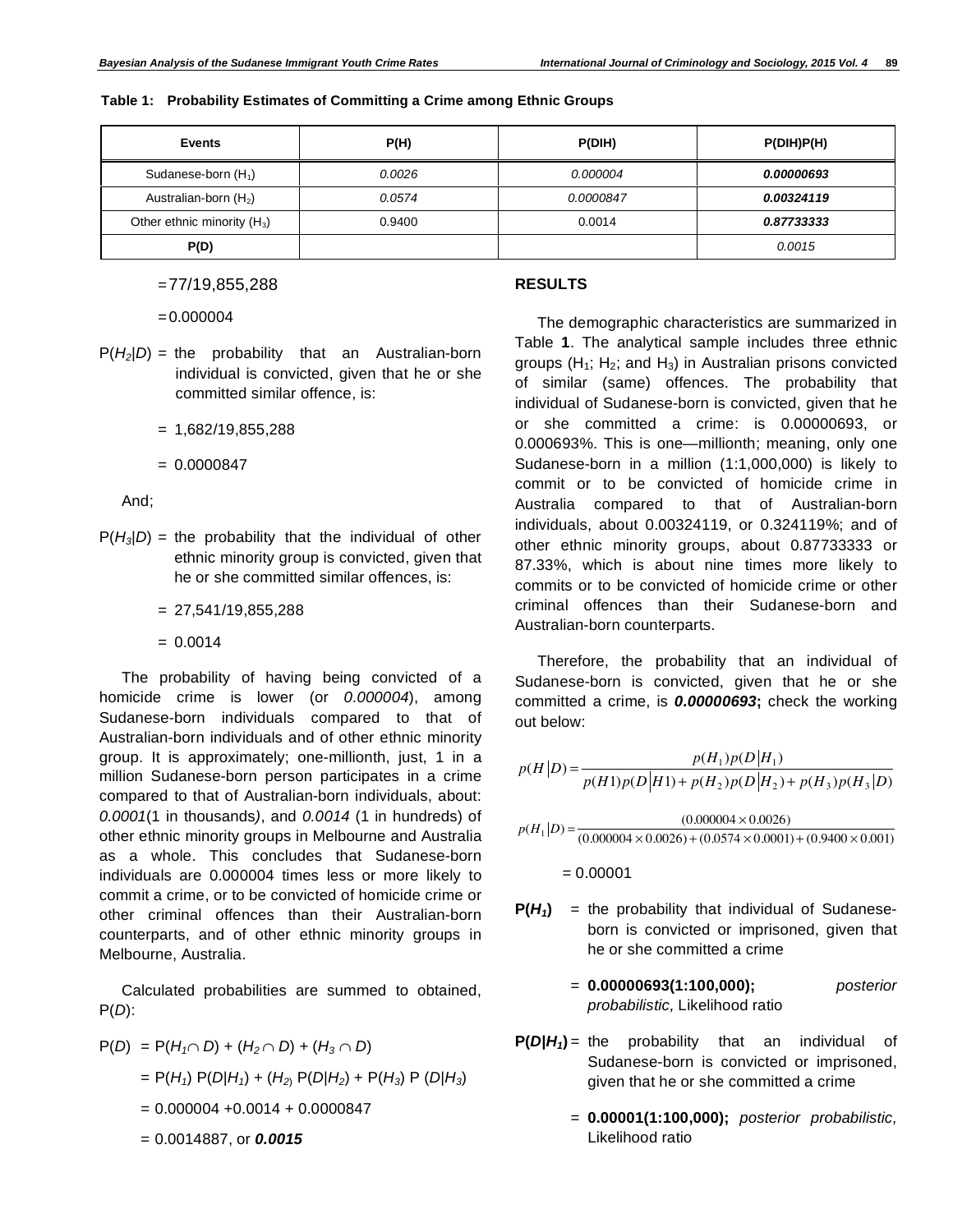## **Likelihood Ratios (LRs)**

The LR of committing violent crime is the probability of that individual is convicted of homicide or other relevant criminals offence divided by the probability that individual is convicted, given that he or she committed the same offence; for example, P(*D*I*H*)/P(*H*), adjusted by P(*D*). A P(*D*) of 0.0015, decreases the probability that individuals of the Sudanese-born commits or to be convicted of homicide or other relevant criminal offences by 99.99 %, and increases the probability that the Australian-born individuals commit a crime or to be convicted of the same offence by 99.7% , and by 12.67% for other ethnic minority individuals. As such, the probabilistic change is continued to be influenced by a new piece of evidence—the knowledge, to find the *"true estimated probability"*, that the individuals of anyspecific ethnic groups in Australian populations is convicted, given that he or she committed a crime or likelihood of high participation in states' or neighborhoods' crime rates. For example, the likelihood ratios: LRs of the Sudanese-born, are: *1:10,000* to *1: 1,000,000*; they are less likely to commit or to be convicted of homicide crime, insofar as, only 1 in a million or otherwise participates in a criminal activity compared to the likelihood ratios for Australian-born individuals, about *1:10,000* to *1:100*; they are more likely to commit a crime or to be convicted of the same offences than their Sudanese-born counterparts. This concludes that an individual of Sudanese-born immigrant backgrounds in Australian community has a lower participation rates in the state or a neighborhoods' crimes than the Australian-born counterparts and other ethnic minority groups in Melbourne or in Australia as a whole.

## **DISCUSSION**

This study is of the few studies to examine the probabilistic likelihood of the Sudanese-born immigrant youth committing a crime, or being convicted of homicide than those of Australians-born individuals or individuals of other ethnic minority groups in Victoria, Australia. The study first tested, the hypothesis that the rate of crimes and the likelihood of committing a crime or conviction of violence crime or homicide crime, would be significantly lower among Sudanese-born immigrant youth in Victoria and in Australia as a whole compared with that of the Australian-born individuals and of other ethnic minority counterparts. This hypothesis was confirmed with certain probability; the study found that compared with Australian-born individuals and that of other ethnic minority

counterparts, as measured by the number of individuals convicted and recorded in Australian prisons' survey in 2009, individuals of Sudanese-born immigrant backgrounds were less likely to commit a crime or to be convicted of any relevant criminal offences, including homicide; only, 'one in a million' is likely or otherwise participates in a crime and to be convicted of the same offence in Melbourne , Australia than their Australian-born counterparts. This finding is consistent with the literature and emerging evidence, which suggests that Sudanese-born immigrant person is among the least participants in a states' or a neighborhood crimes, has a lower contribution to crime rates compared to Australian-born and of other ethnic minority counterparts (Collins 2005; Davidson 2011; Federation of Community Legal Centre, Flemington 2009). However, the effects of conviction and likelihood of committing homicide by Sudanese-born persons were mixed; the Victoria police data analysis revealed they are up-to *'eight'* times more likely to commit a crime in Melbourne, and also, Dan Oakes' in an editorial report on crime rates in the state of Victoria, referred to the then Victoria police data, stated that Sudanese-born individuals they are up-to *'five*' times more likely to be convicted or committing homicide crime in Melbourne, Australia than the Australian-born individuals and other ethnic minority counterparts. Although, a positive relationship between rates of crime perpetuated by Sudanese-born persons and their likelihood of committing or being convicted of homicide crime may be alarming and grossly irrational- *'surprising'*, it is inconsistent with other research (Nolan *et al*. 2009; AIC 2009), and may related to institutional biasness, racism, and perceived racial discrimination— 'anti-Sudanese' or 'anti-immigrant': resulting to overrepresentation of Sudanese immigrant populations in crime statistical data—being represented in numbers that are disproportionately higher than that of other groups. For example, one study found that host community ethno-racial discrimination and antiimmigrant behaviors and deleterious attitudes towards newly arrived ethnic minority group, might foster greater reliance on discriminatory and disproportionately representation in crime statistical data in state or neighborhood (Federation of Community Legal Centre 2009; Nolan *et al*. 2011; Thomas 2011).

The study then use content analysis of public discourse and the media representation of ethnospecific minority immigrant group in Australian community to test the hypothesis that increasing the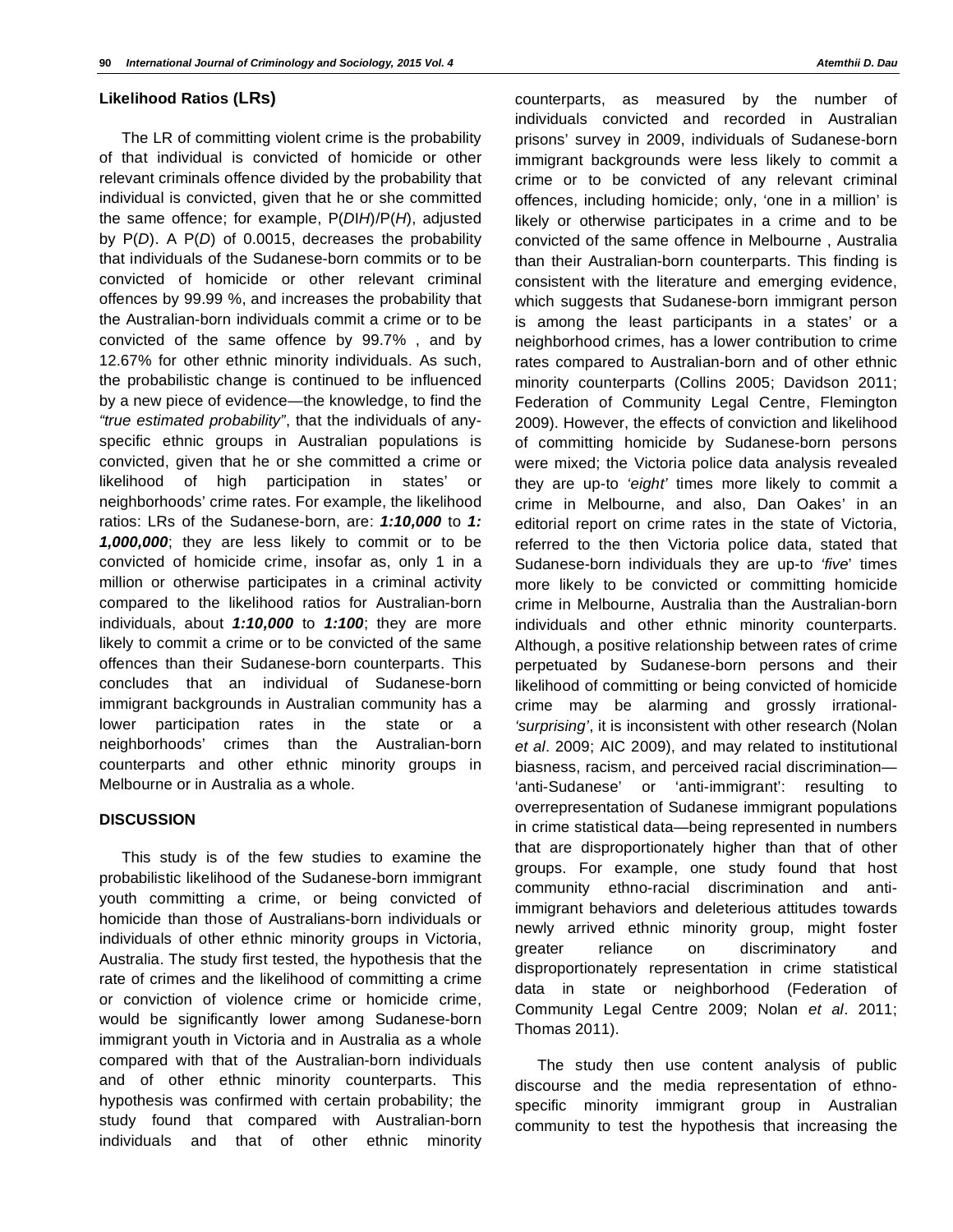intakes of refugees from Sub-Saharan African countries; Sudan, to be specific would significantly heighten the rates of crimes in Australians' states and territories compared to that if the intake is decreased or halt at all. Across all theoretical both: immigration and criminological theories and content analyses, as measured by Bayesian probabilistic theory or techniques, this hypothesis was not supported. The study found that the Australian-born—the native-born individuals had higher participation rates in crime both: in *'State'* and *'nationwide'* than that of Sudanese-born persons and of other ethnic minority—overseas-born counterparts in Melbourne, Australia. This finding is consistent with the literature and emerging evidence on immigration and criminality, which suggests that nativeborn individuals frequently engage in all ranges of criminal activities, committing more crimes than those of immigrant—overseas-born individuals in the community at entering and during the adjustment processes (Colic-Peisker & Tilbury 2003; Berry 2001; Earnest 2008; Tonry 1994). However, the effects of the length of staying in a host country—or—community emerge to have mix effects on the rates of participation in crime or a crime perpetuated by an individual member of immigrant groups at different rates: the longer the immigrant persons stays in new community, the higher the participation rates in crime is likely be, but the shorter the stay, the lower the participation rates in state or neighborhoods' crime. Although a positive relationship between length of stays and the rates of participation in crime—deem perpetuated by immigrant individuals on native-born, or on member of general public it seems, it is inconsistent with other empirical research and theoretical analysis of 'immigration and delinquency'—assessing whether immigrant commits more crime than native-born and vice versa. For example, one class theoretical study on immigration and crime found that native-born individuals had a higher participation rates in crime than that of overseas-born or that of immigrant group member (Chen & Zhong 2013; Collins 2005; Ignacio *et al.* 2010); irrespective of the length of stays in their new hosting community—Australia, in this case.

The focus on Sudanese immigrant in Australians' populations, and in particular, who is identified as *'Sudanese-born'* and *'Sudanese-by ancestry'* (ABS 2006: 2010), is based on the premises that such Characteristic of identification is ambiguous, in three ways: (1) Sudan is a home to Ethiopian, Eritrean and Somalis refugees; (2) Refugees have their first generation of *Sudanese-born*; (3) 'Sudanese-born refugees' have another generation of *'Sudanese-born'* of their own. For example, the Australian Bureaus of Statistic (ABS) recorded Sudanese immigrant community in two categories: the Sudanese-by-birth and the Sudanese-by ancestry (ABS 2006:2010); perhaps misleading, is associated with pervasive crime rates and the likelihood of Sudanese Immigrant persons committing a crime or convicted than their Australian-born counterparts. This, however, is disputable. The community is distinctively, *'Sudaneseby-ancestry'*. The country, Sudan hosted refugees and immigrants from Ethiopia, Eritrea and the Somalia, five decades ago before resettling to Australia; and whose young members of the respective communities are classified as: Sudanese-born. And hence the differences, their participations in criminal activities or other antisocial behaviors that deemed socially unacceptable in Australian society are Accounted for the *'Sudanese-by-ancestry'* immigrant group or community contribution into a states,' or neighborhoods' crimes; and be identified to have a higher and substantial participants in criminal events in Victoria or Australia as a whole. While available Evidence suggested that, the police department and other statistical data management authorities such as the Australian Bureau of statistic, recording data is based on the country of birth as meaningful indicator of criminal activity in the community or the state (ABS 2010; Australian Institute of Criminology, AIC 2010). Thus, who is identified as *'Sudanese-born'* in Australian data management bodies, is unclear, however, controversial one, whether it is or not: an *'Ethiopian-Sudanese-born'*, or the *'Eritrean-Sudanese-born'*, or the *'Somalis-Sudanese-born';* or *'Sudanese-Sudaneseborn' in* Australian populations, is poorly understood, given that there is no sufficient evidence or existing literature to ensure the conclusion on, which group is identified as *'Sudanese-born'*; or perhaps, a constitutive of those groups. Even though, this finding and emerging evidence have confirmed the hypothesis that Sudanese-born individuals are less likely to commit a crime or convicted of homicide than Australian-born individuals and other ethnic minority counterparts, more research is needed to investigate the question of: *'who is identified as Sudanese-born?'*  in Australian population. Hence, it would have been preferable to have other measure of this variable that was independent of law enforcement records, for example, neighborhoods surveys to helps identify and redefines a community group—as: the Sudanese-born and Sudanese-ancestry.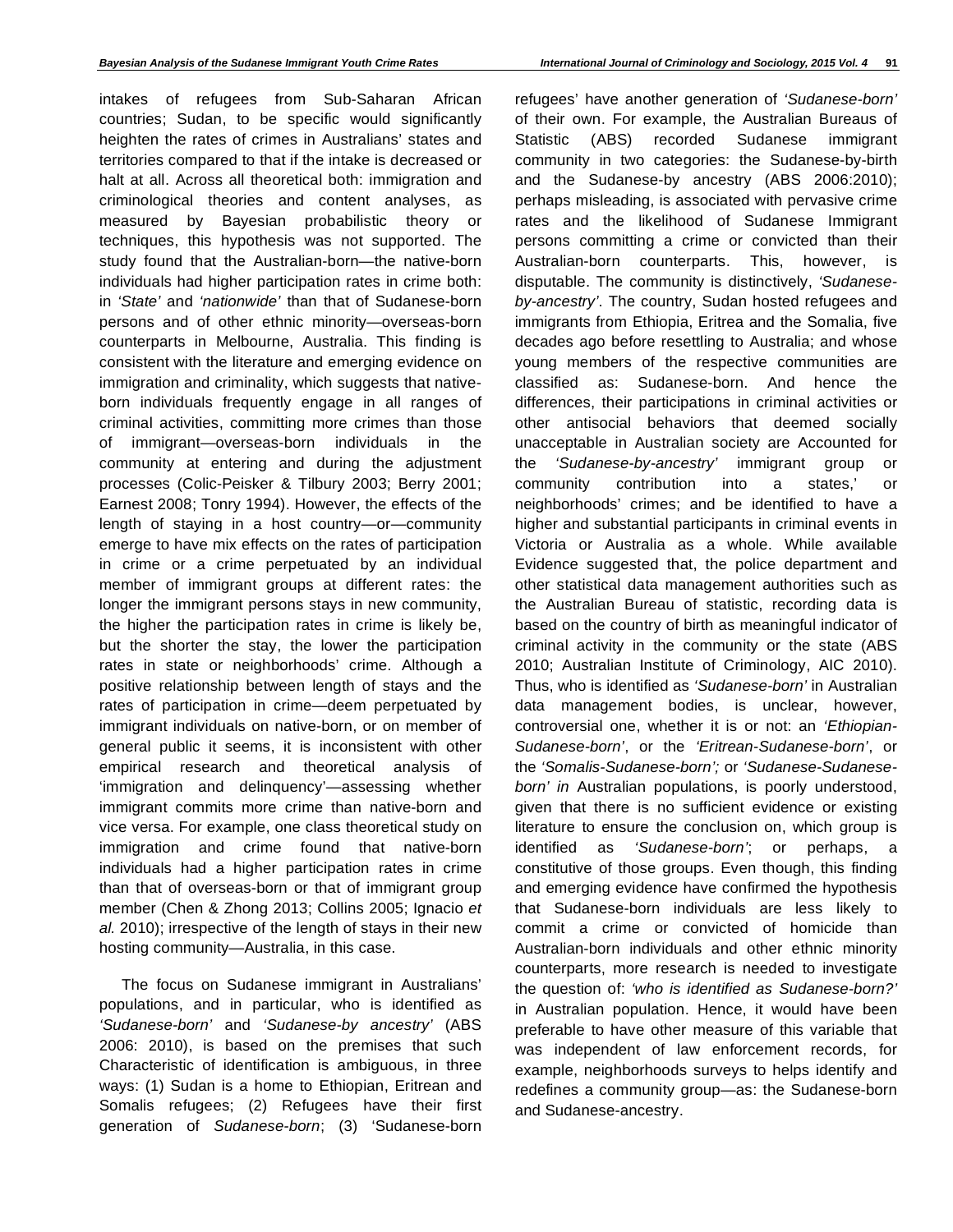# **LIMITATIONS AND FUTURE RESEARCH DIRECTIONS**

The immigrant data lacks some significant variables. Firstly, the prison data, for instance, lacks records on: age, gender, educational levels, marital status, skilled or unskilled labor, prior to imprisonment in Australian's prison populations were entirely missing; and secondly, the ABS data carries two sub-categories of the Sudanese immigrant: the *Sudanese-by-ancestry* and *Sudanese-by-birth* (SB). However, the analysis on the SB sub-category makes the sample size small, with fewer variables, and therefore, it cannot be accurately generalized. That is to say, however, the variable *'SB'* is *'ambiguous'* one: poorly understood and un-identified variable. And although, other ethnic minority groups in Australian prisons' survey has included; an Eritrean, the Ethiopians and the Somalis, who before arriving to Australia were refugees in Sudan for a significant periods of time. They, therefore, have *Sudanese-born*  (SB) of their own (first-generation) in, their respective communities; yet, they are not necessarily a *'Sudanese'*, in the sense of media representation of Sudanese immigrant community in Australia and also, a recording and presentation in crime statistical data both: the state and national level. This should be considered in future studies on Sudanese immigrant populations in Australia. Finally, the paper bases its objectives primarily on one state's population (Victoria's'), only out of five (5) administrative states and two (2) territories, which makes Australia, and thereby, cutting a significant population of the Sudanese immigrants countrywide. Hence, further and more research is sorely needed for better understanding of this immigrant group and how they adjust to their new adopted Australian community.

# **CONCLUSION AND RECOMMENDATIONS**

In the findings, the following conclusions are made, despite Australia being a liberal society and presumably without ethnic criminals, Sudanese immigrants youth are continue to be regarded as *gangs*; and therefore, there are ethnic criminals in Australia. However, that might be the position, appears insupportable. As such, the idea seems to be not an attitude directed towards the immigration itself; but rather, an attitude directed towards race or ethnicity, which might mean that, the Sudanese-born immigrant youth are by nature or by appearance, a criminal, but, rather not on the basis of the crimes committed by individuals in this group.

Despite the media reportages of the Sudanese immigrant youth heightening the crime rates in Victoria;

an impact supported by no empirical evidence, rather engaging in a primitive accumulation of negative perceptions about ethno-specific group—just on basis for pointing a finger to them, blaming them for much wrong even if they did not take part—just only that they are new and they look different—visible immigrant groups. The Australian statistical agencies (ABS), Victorian Police recorded incidences and the prison data gathered for this analysis reveals a significant decline, rather than the increases for years of 2006 and 2007 crime rates. Neither do theoretical imports or existing literature reveal *race, as* an issue in committing crimes and rather, it is a behavior provided or adopted from the hosting society—Australian community, where this immigrant group resides. Therefore, there is no significant correlation between *'ethnicity'* and *criminality'*, as both Fraser and Oakes contend on the Sudanese immigrants in Australia. That is to say, however, there is no doubt, that crimes do affect all people significantly. And as shown, the immigrant community, however, misrepresented, marginalized from the mainstream Australians' populations and somewhat deliberately excluded by the media portrayal—analysis on the existing data, does reveal a gross lack of empirical evidence, that is supportive to either Oakes' or Frasers' claim. As such, the youth lack proper access to the media or other social settings of the society, fearing insults or outright suspicion from the members of the public. And therefore, attempts to provide accurate, empirically predictive generalization should aim at providing the empirical evidence, supportive of either or both claims. Moral panic exacerbates the immigrant acculturative stress, as they are more predisposed to psychological imports of hates—and could significantly make their integration efforts difficult. In the same way, intervention(s) or other ameliorating mechanisms, accommodative to the immigrants should culturally be relevant to the targeted immigrant group. Finally, the recorded data record is based on the country of birth, as meaningful; perhaps, a meaningless and insignificant indicator variable of criminal activity in the community or a residing state. It would have been preferable to have multiple quantitative variables, which are bias free, to achieve accuracy and reliability in data analysis, and free from imperialistic tendency of singling-out ethno-specific group by overrepresentation or disproportionately presentation of immigrant group, including, Sudanese immigrant populations in Australian community, but rather an independent law enforcement recording data set or volume management. For example, neighborhood surveys, would have positive impacts, have better understanding of immigrant-*'ethnic'* minority group and how their children (children of